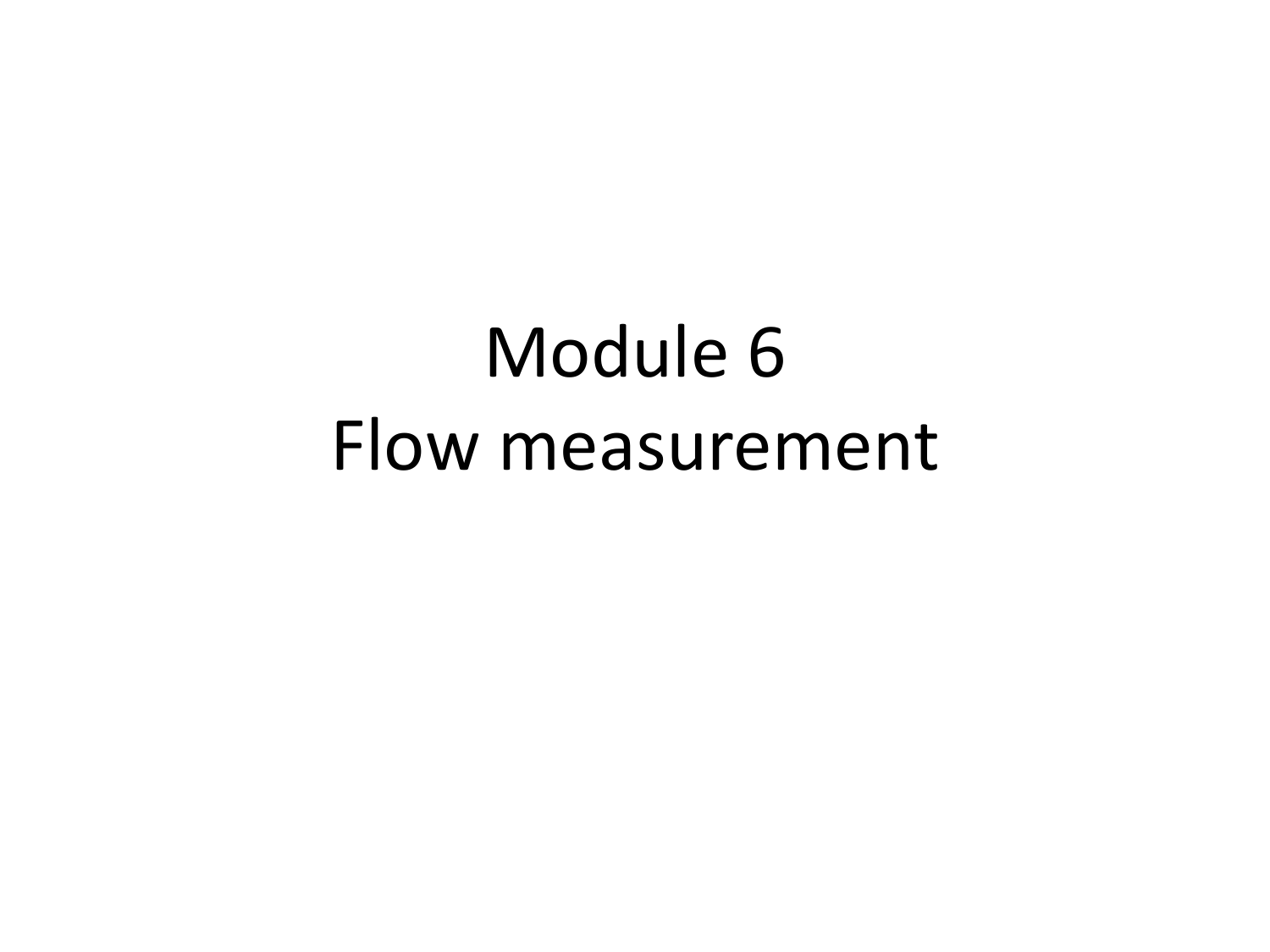## Pitot tube



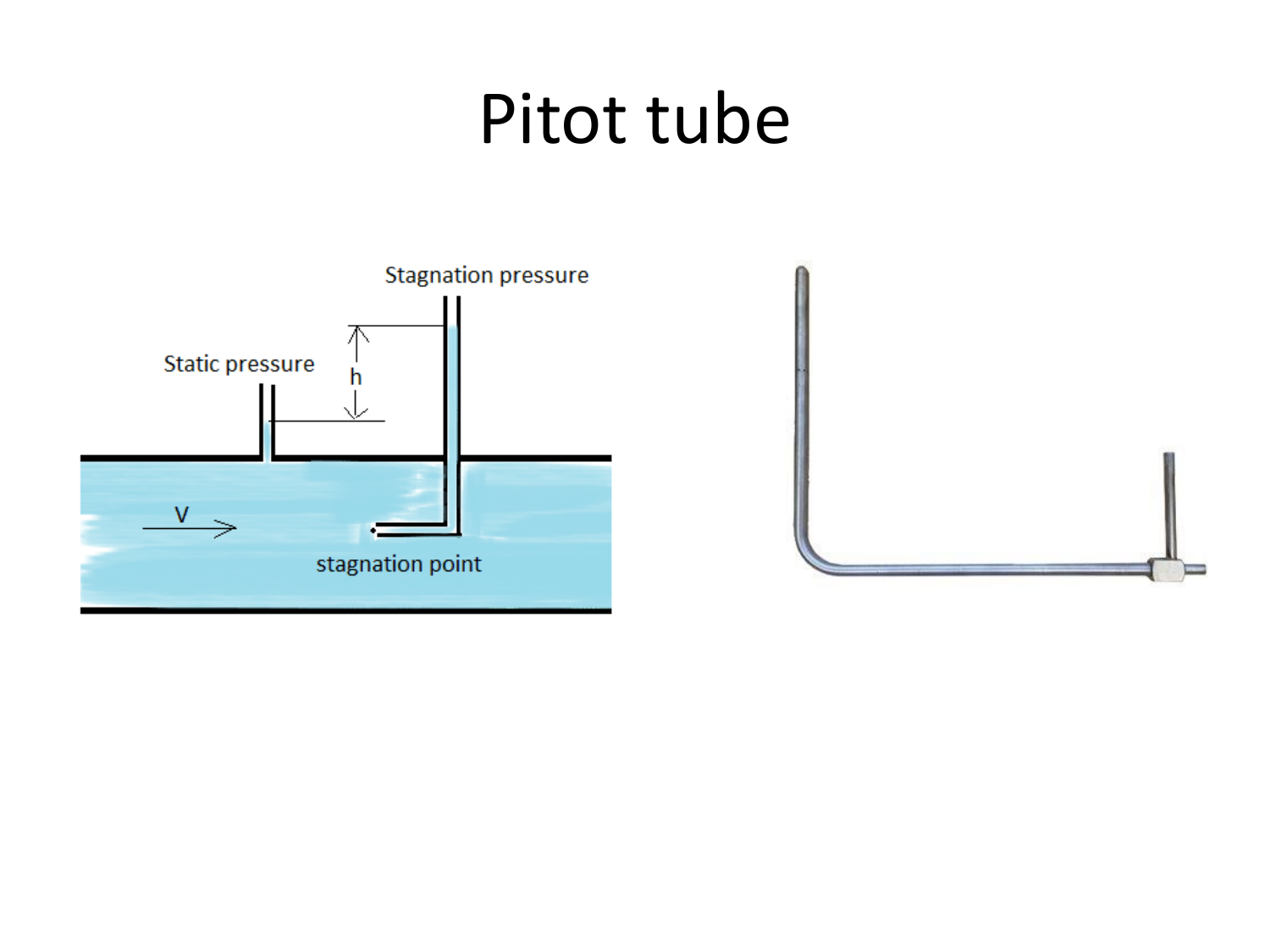### Venturi meter

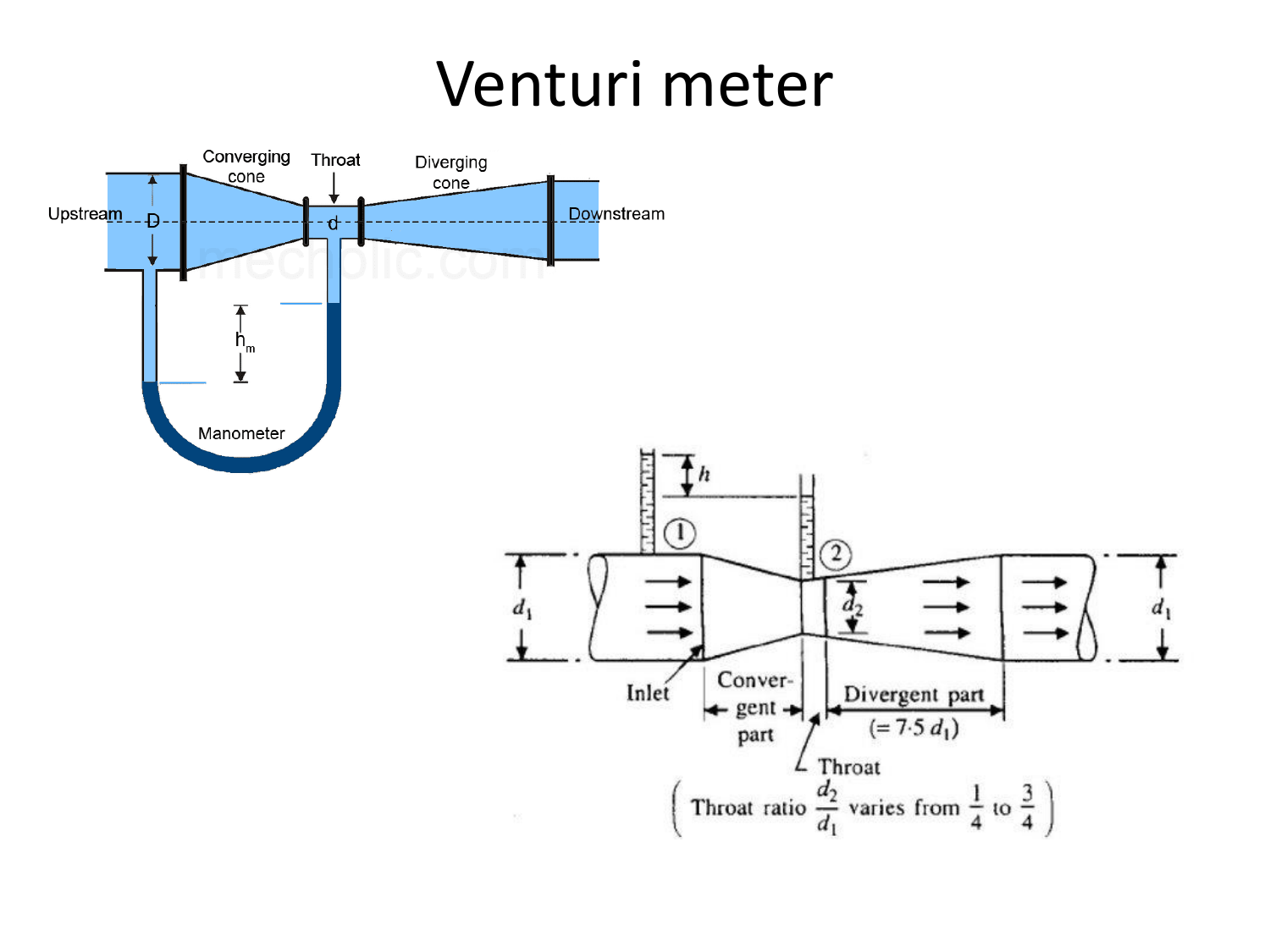## Orifice meter



#### **Orifice Flowmeter**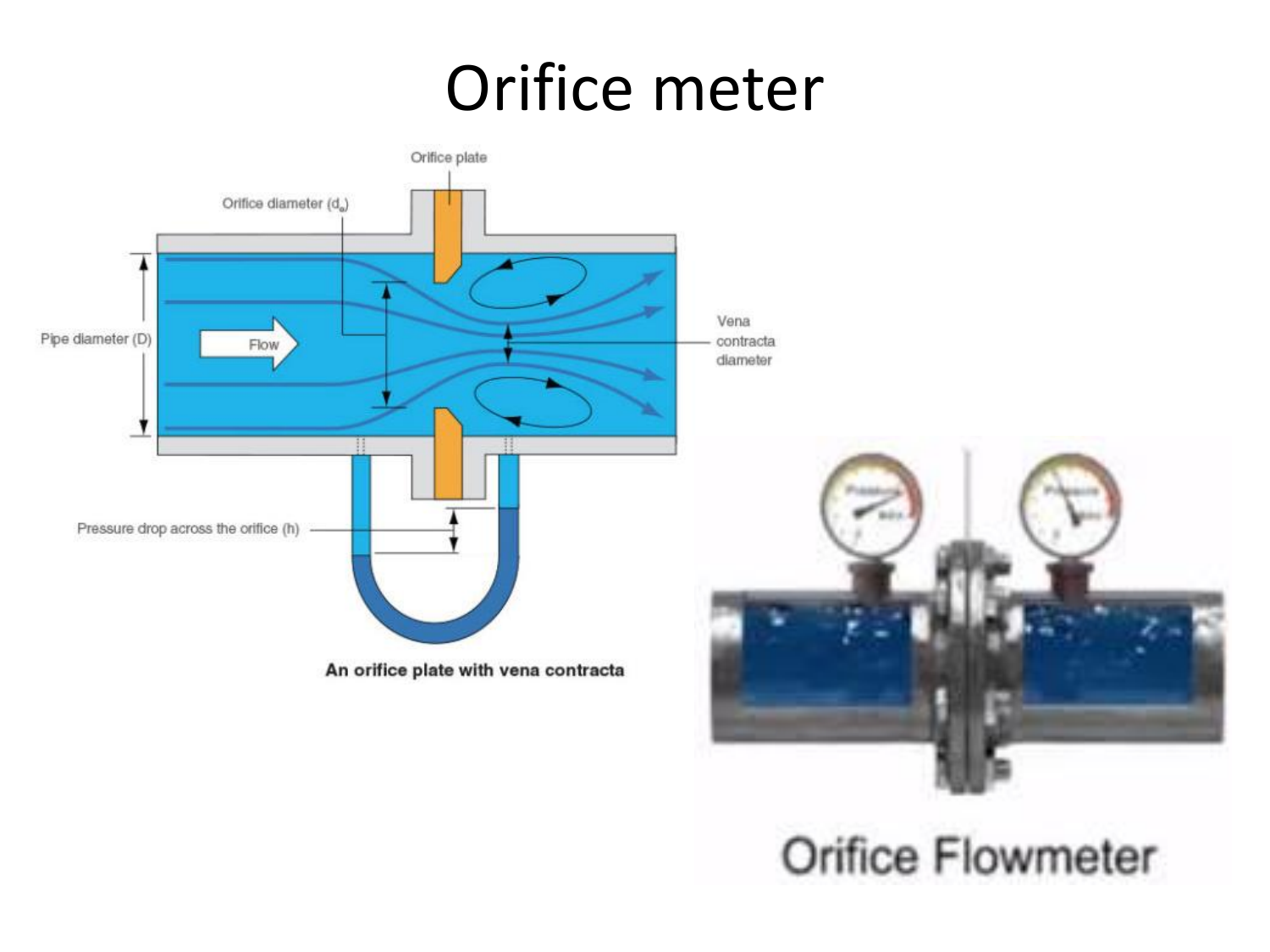### Variable differential pressure (head) meters

| <b>Pitot tube</b>                                                                                        | venturimeter                                                                                                                                                                                       | orificemeter                                                                                          |
|----------------------------------------------------------------------------------------------------------|----------------------------------------------------------------------------------------------------------------------------------------------------------------------------------------------------|-------------------------------------------------------------------------------------------------------|
|                                                                                                          | $v = C_p \sqrt{\frac{2(p_1 - p_2)}{\rho}}$ $v_2 = \frac{C_v}{\sqrt{1 - (D_2/D_1)^4}} \sqrt{\frac{2(p_1 - p_2)}{\rho}}$ $v_0 = \frac{C_0}{\sqrt{1 - (D_0/D_1)^4}} \sqrt{\frac{2(p_1 - p_2)}{\rho}}$ |                                                                                                       |
| 0.98 < Cpc1                                                                                              | Cv = 0.98 for pipe dia < 0.2m Co= 0.61 for Do/D1= $0.5$<br>Cv = $0.99$ for pipe dia > $0.2m$<br>& Re>10000                                                                                         | ℜ>20000                                                                                               |
| <b>Effective measures</b><br>moderate gas velocity<br>or pressure change<br>less than 10% of total<br>pr | Effective to measure liquid<br>flow rate and very low<br>pressure drops in gas                                                                                                                     | Less expensive and<br>compact compared to<br>venturi meter.<br>Permanent head loss is<br>much higher. |
| It is used to measure<br>local or point velocity                                                         | It is used to measure flows<br>in large pipe                                                                                                                                                       |                                                                                                       |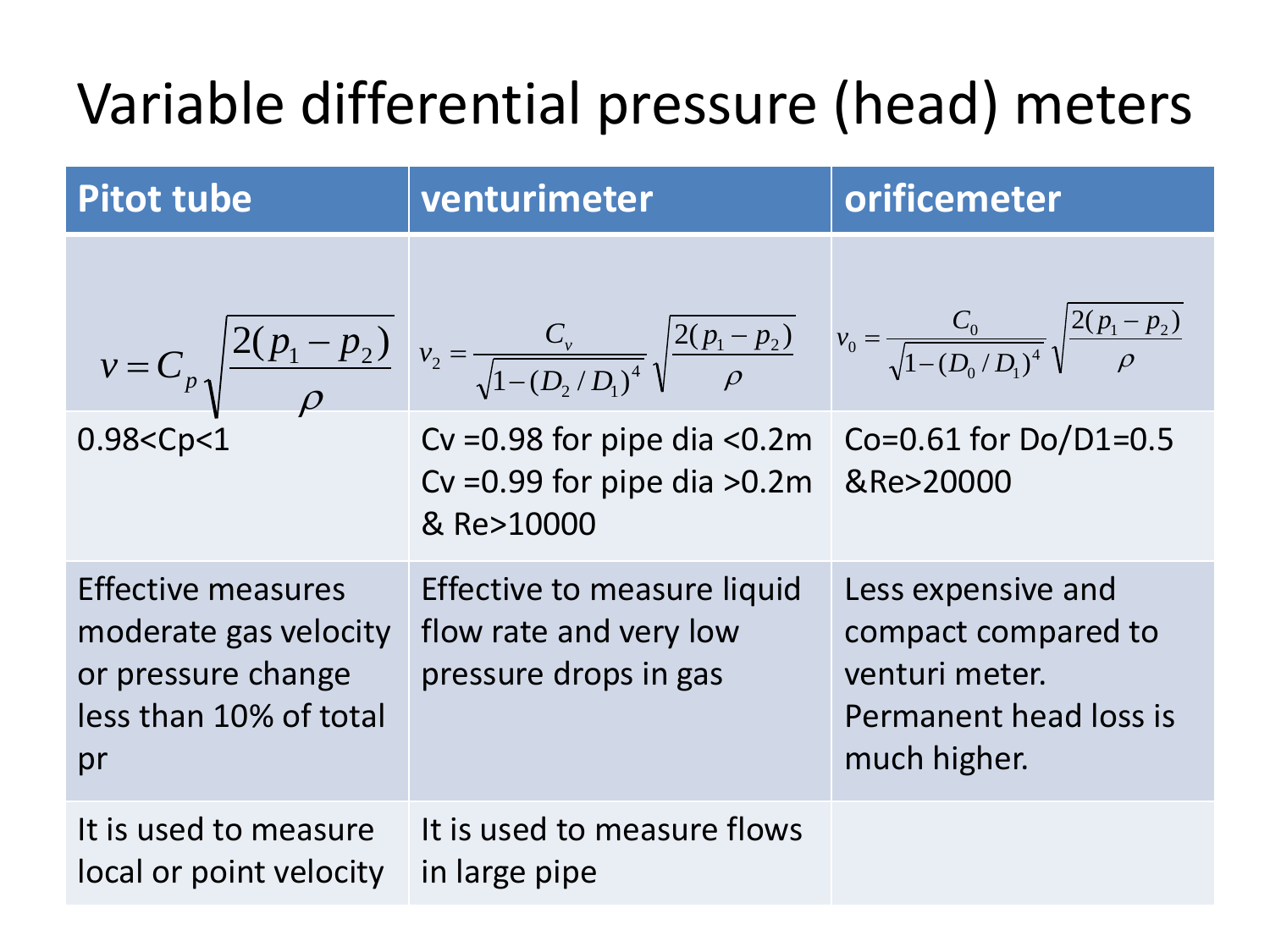# Rota meter (variable area meter)



• Mass flow rate

$$
m_A = K \sqrt{\frac{(\rho_f - \rho_A)\rho_A}{\rho_f}}
$$

- K is constant and determined experimentally
- Reading on rota meter should be taken at the highest and widest point of the float.
- Differential head or pressure drop is held constant.
- The float is move to keep the pressure drop constant.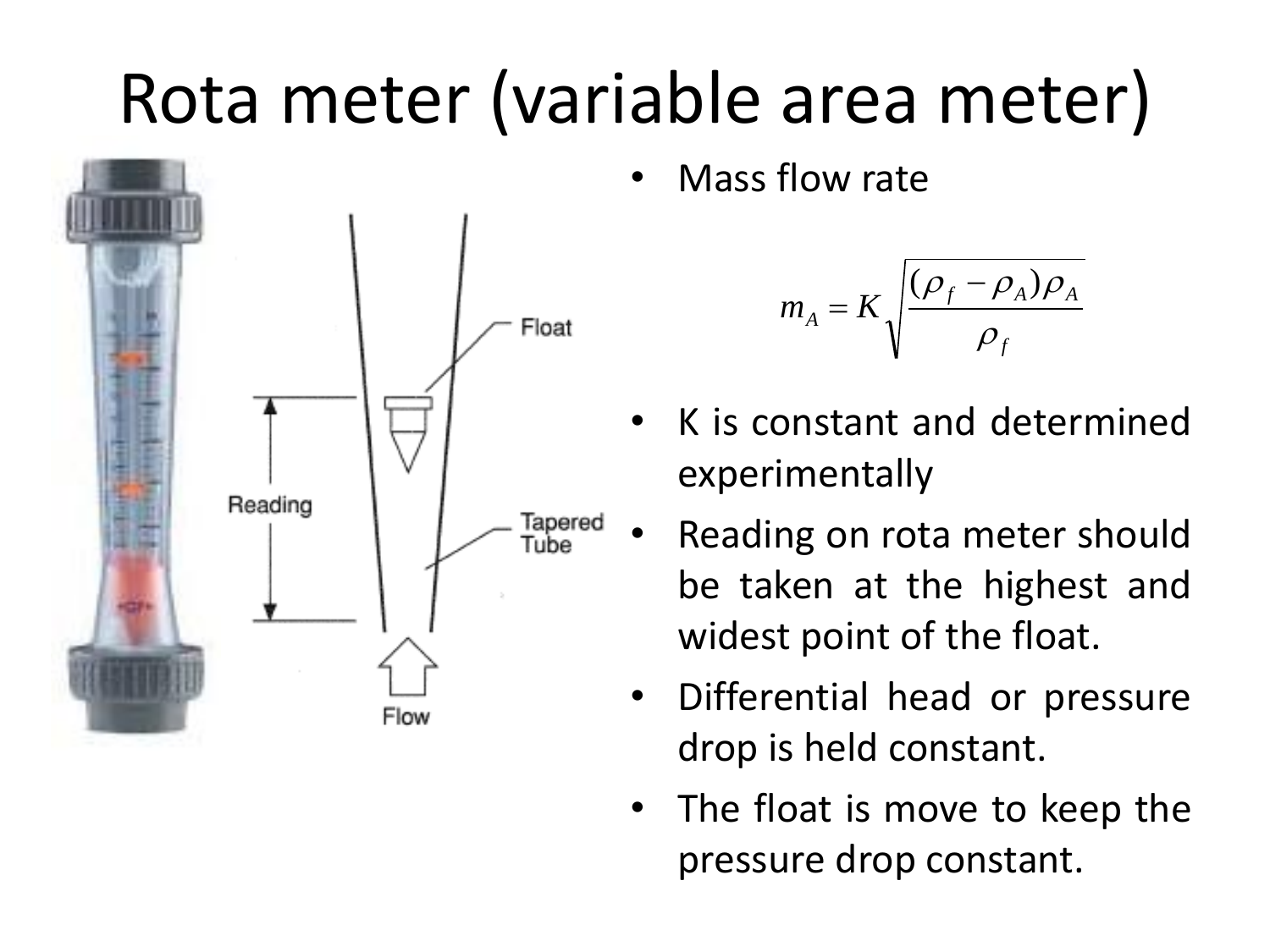## Problems

- 1. A sharp-edge orifice having a dia of 0.0566m is installed in a 0.1541 m pipe through which oil having a density of 878 kg/m3 and viscosity of 4.1cp is flowing. The measured pressure difference across the orifice is 93.2 kN/m2. calculate the volumetric flow rate.
- 2. A pitot static tube is used to measure the velocity of air flowing through a duct. The manometer shows a difference in head of 5 cm of water. If the density of air and water are 1.13 kg/m3 and 1000 kg/m3 determine the velocity of air. Assume the coefficient of the pitot tube as 0.98.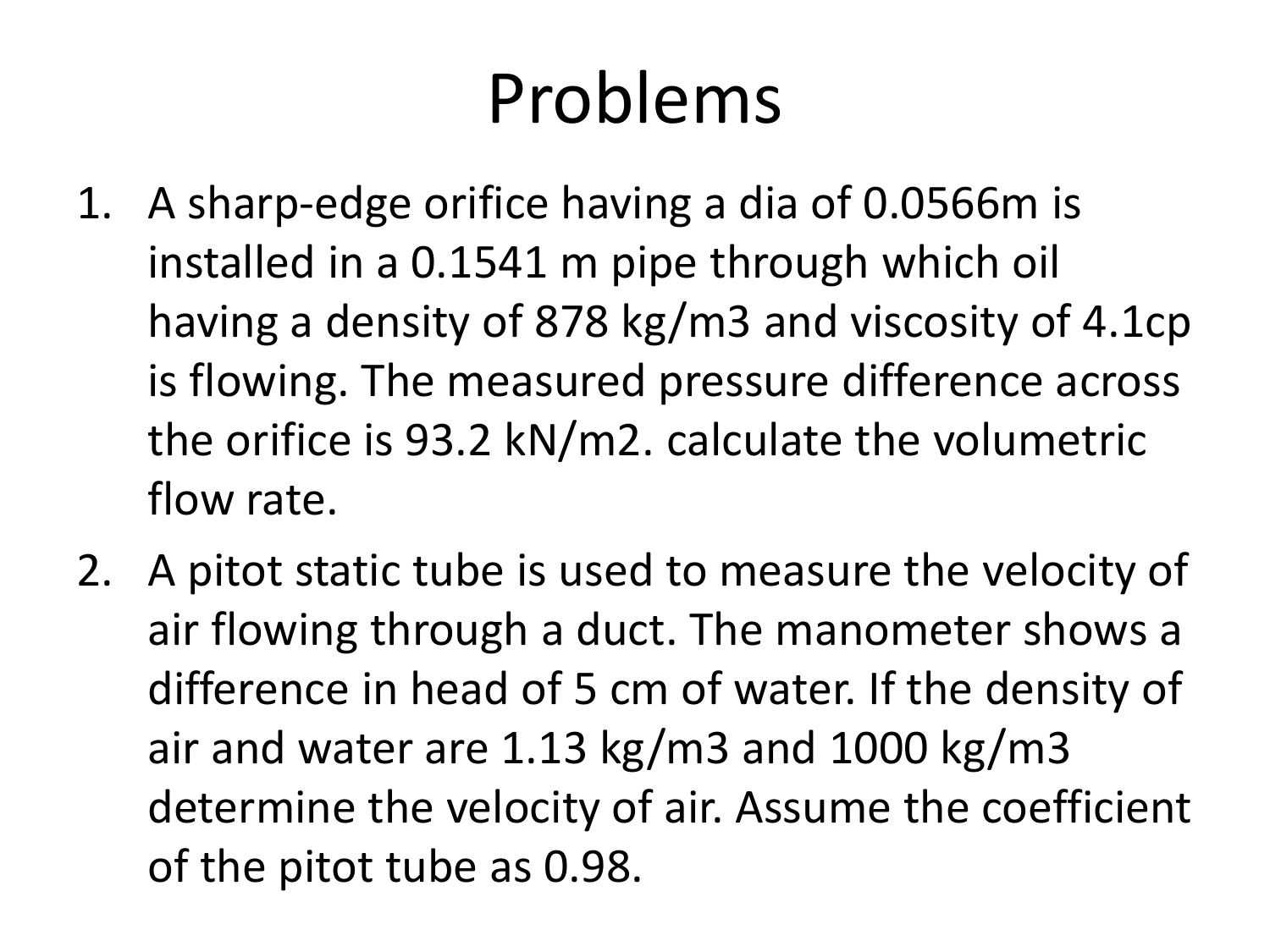- 3. A venturimeter of 150 mm × 75 mm size is used to measure the flow rate of oil having specific gravity of 0.9. The reading shown by the U tube manometer connected to the venturimeter is 150 mm of mercury column. Calculate the coefficient of discharge for the venturimeter if the flow rate is 1.7 m3/min. (Note : The size of venturimeter generally specified in terms of inlet and throat diameters)
- 4. A venturimeter is used to measure liquid flow rate of 7500 litres per minute. The difference in pressure across the venturimeter is equivalent to 8 m of the flowing liquid. The pipe diameter is 19 cm. Calculate the throat diameter of the venturimeter. Assume the coefficient of discharge for the venturimeter as 0.96.